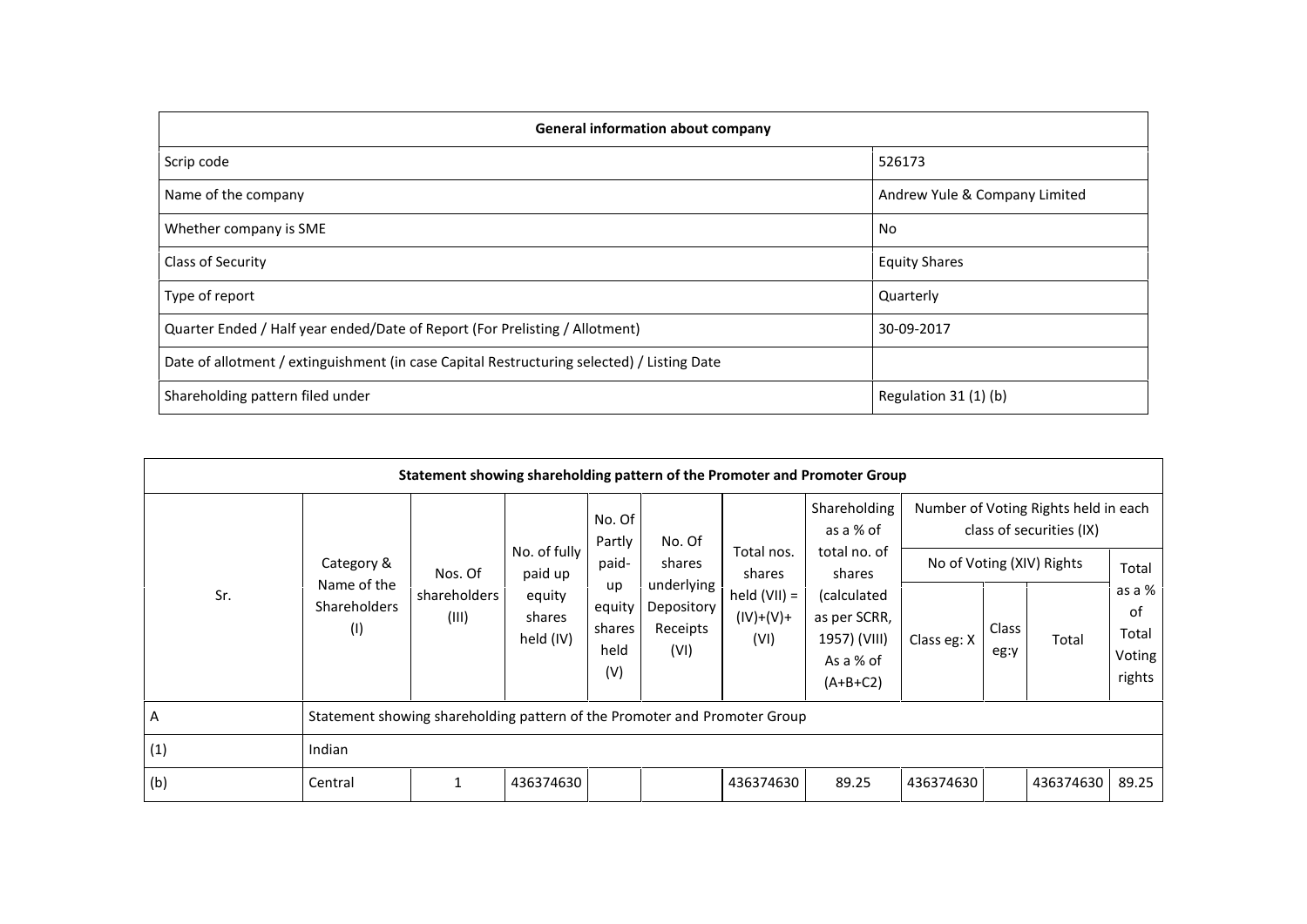|                                                                                | Government/<br>State<br>Government(s)                            |              |              |  |             |             |           |              |             |
|--------------------------------------------------------------------------------|------------------------------------------------------------------|--------------|--------------|--|-------------|-------------|-----------|--------------|-------------|
| Sub-Total (A)(1)                                                               |                                                                  | $\mathbf{1}$ | 436374630    |  | 436374630   | 89.25       | 436374630 | 436374630    | 89.25       |
| (2)                                                                            | Foreign                                                          |              |              |  |             |             |           |              |             |
| Total Shareholding of<br>Promoter and<br>Promoter Group<br>$(A)=(A)(1)+(A)(2)$ |                                                                  | $\mathbf{1}$ | 436374630    |  | 436374630   | 89.25       | 436374630 | 436374630    | 89.25       |
| $\sf B$                                                                        | Statement showing shareholding pattern of the Public shareholder |              |              |  |             |             |           |              |             |
| (1)                                                                            | Institutions                                                     |              |              |  |             |             |           |              |             |
| (a)                                                                            | <b>Mutual Funds</b>                                              | $\mathbf{3}$ | 950          |  | 950         | $\mathbf 0$ | 950       | 950          | $\mathbf 0$ |
| (e)                                                                            | Foreign<br>Portfolio<br>Investors                                | $\mathbf{1}$ | $\mathbf{1}$ |  | $\mathbf 1$ | $\mathsf 0$ | $1\,$     | $\mathbf{1}$ | 0           |
| (f)                                                                            | Financial<br>Institutions/<br><b>Banks</b>                       | 29           | 12571679     |  | 12571679    | 2.57        | 12571679  | 12571679     | 2.57        |
| (i)                                                                            | Any Other<br>(specify)                                           | $\mathbf{1}$ | 10765076     |  | 10765076    | 2.2         | 10765076  | 10765076     | 2.2         |
| Sub-Total (B)(1)                                                               |                                                                  | 34           | 23337706     |  | 23337706    | 4.77        | 23337706  | 23337706     | 4.77        |
| (3)                                                                            | Non-institutions                                                 |              |              |  |             |             |           |              |             |
| (a(i))                                                                         | Individuals -<br>i.Individual<br>shareholders                    | 27463        | 24585428     |  | 24585428    | 5.03        | 24585428  | 24585428     | 5.03        |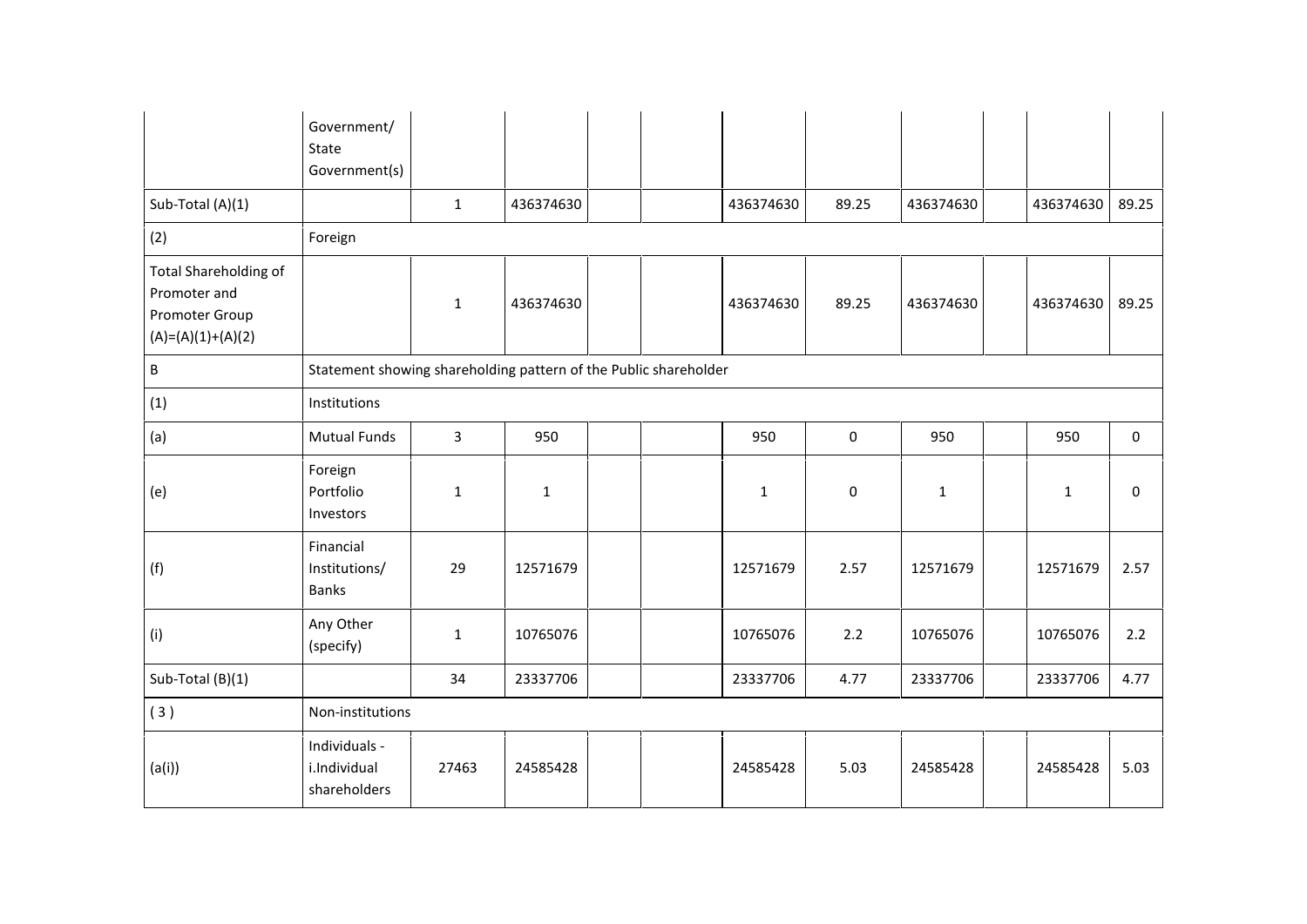|                                                                   | holding<br>nominal share<br>capital up to<br>Rs. 2 lakhs.                                                              |                |           |  |           |       |           |           |             |
|-------------------------------------------------------------------|------------------------------------------------------------------------------------------------------------------------|----------------|-----------|--|-----------|-------|-----------|-----------|-------------|
| (a(i))                                                            | Individuals - ii.<br>Individual<br>shareholders<br>holding<br>nominal share<br>capital in<br>excess of Rs. 2<br>lakhs. | 3              | 379100    |  | 379100    | 0.08  | 379100    | 379100    | 0.08        |
| (b)                                                               | <b>NBFCs</b><br>registered with<br>RBI                                                                                 | $\overline{2}$ | 9638      |  | 9638      | 0     | 9638      | 9638      | $\mathbf 0$ |
| (e)                                                               | Any Other<br>(specify)                                                                                                 | 577            | 4264476   |  | 4264476   | 0.87  | 4264476   | 4264476   | 0.87        |
| Sub-Total (B)(3)                                                  |                                                                                                                        | 28045          | 29238642  |  | 29238642  | 5.98  | 29238642  | 29238642  | 5.98        |
| <b>Total Public</b><br>Shareholding<br>$(B)=(B)(1)+(B)(2)+(B)(3)$ |                                                                                                                        | 28079          | 52576348  |  | 52576348  | 10.75 | 52576348  | 52576348  | 10.75       |
| $\mathsf C$                                                       | Statement showing shareholding pattern of the Non Promoter- Non Public shareholder                                     |                |           |  |           |       |           |           |             |
| Total (A+B+C2)                                                    |                                                                                                                        | 28080          | 488950978 |  | 488950978 | 100   | 488950978 | 488950978 | 100         |
| Total (A+B+C)                                                     |                                                                                                                        | 28080          | 488950978 |  | 488950978 | 100   | 488950978 | 488950978 | 100         |

**Statement showing shareholding pattern of the Promoter and Promoter Group**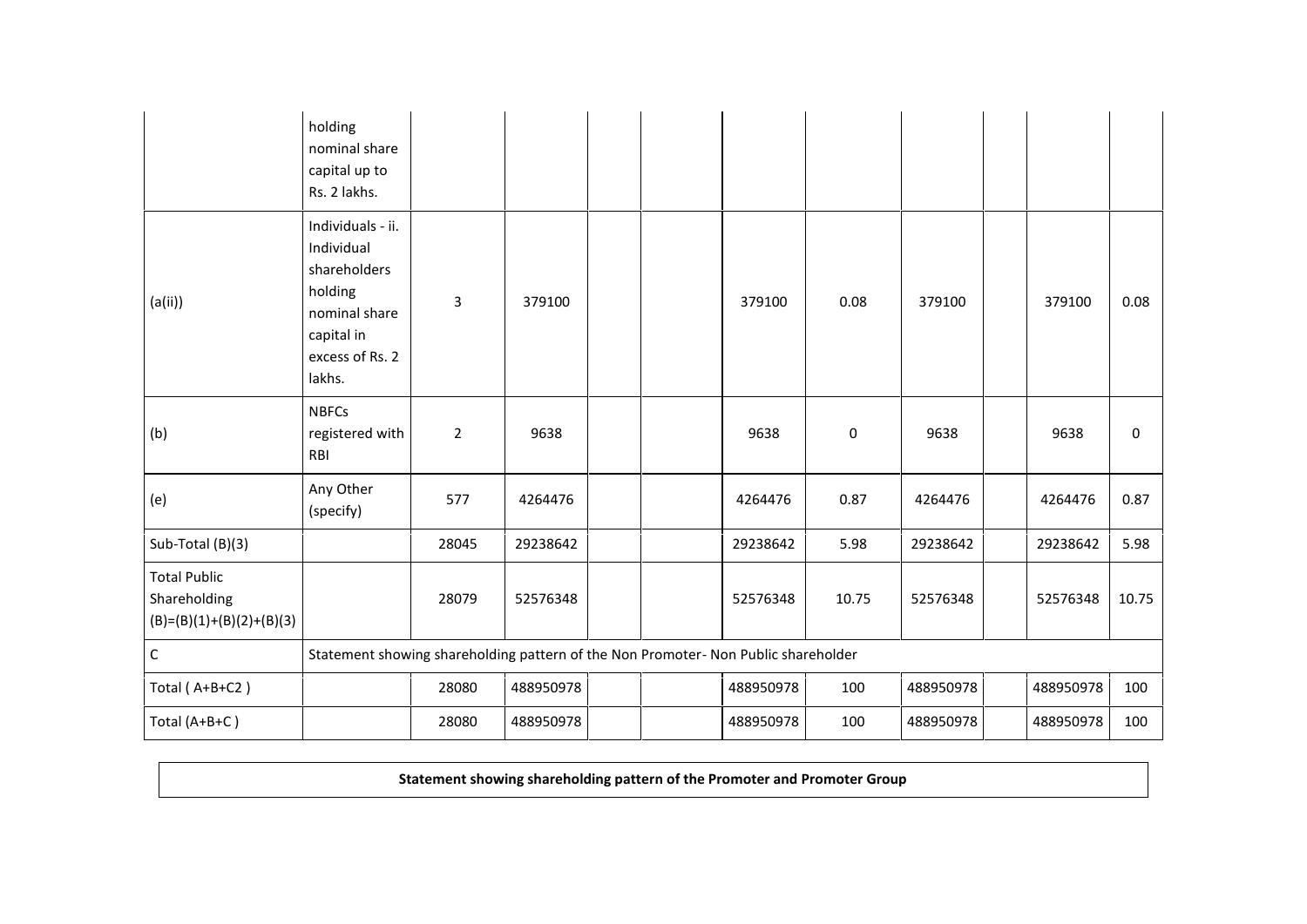| Sr.<br>convertible                                                                 | No. Of Shares<br>Underlying<br>Outstanding                                | No. of Shares<br>Underlying<br>Outstanding | No. Of Shares<br>Underlying<br>Outstanding<br>convertible<br>securities and | Shareholding, as a<br>% assuming full<br>conversion of<br>convertible<br>securities (as a<br>percentage of | Number of Locked in<br>shares (XII) | Number of<br><b>Shares</b><br>pledged or<br>otherwise<br>encumbered<br>(XIII) |            | Number of<br>equity shares<br>held in<br>dematerialized |              |  |
|------------------------------------------------------------------------------------|---------------------------------------------------------------------------|--------------------------------------------|-----------------------------------------------------------------------------|------------------------------------------------------------------------------------------------------------|-------------------------------------|-------------------------------------------------------------------------------|------------|---------------------------------------------------------|--------------|--|
|                                                                                    | securities (X)                                                            | Warrants (Xi)                              | No. Of<br>Warrants (Xi)<br>(a)                                              | diluted share<br>capital) (XI)=<br>$(VII)+(X)$ As a % of<br>$(A+B+C2)$                                     | No. (a)                             | As a %<br>of total<br>Shares<br>held (b)                                      | No.<br>(a) | As a %<br>of total<br>Shares<br>held (b)                | form (XIV)   |  |
| Α                                                                                  | Statement showing shareholding pattern of the Promoter and Promoter Group |                                            |                                                                             |                                                                                                            |                                     |                                                                               |            |                                                         |              |  |
| (1)                                                                                | Indian                                                                    |                                            |                                                                             |                                                                                                            |                                     |                                                                               |            |                                                         |              |  |
| (b)                                                                                |                                                                           |                                            |                                                                             | 89.25                                                                                                      | 142850000                           | 32.74                                                                         |            |                                                         | 436374630    |  |
| Sub-Total (A)(1)                                                                   |                                                                           |                                            |                                                                             | 89.25                                                                                                      | 142850000                           | 32.74                                                                         |            |                                                         | 436374630    |  |
| (2)                                                                                | Foreign                                                                   |                                            |                                                                             |                                                                                                            |                                     |                                                                               |            |                                                         |              |  |
| <b>Total Shareholding of</b><br>Promoter and Promoter<br>Group $(A)=(A)(1)+(A)(2)$ |                                                                           |                                            |                                                                             | 89.25                                                                                                      | 142850000                           | 32.74                                                                         |            |                                                         | 436374630    |  |
| B                                                                                  |                                                                           |                                            | Statement showing shareholding pattern of the Public shareholder            |                                                                                                            |                                     |                                                                               |            |                                                         |              |  |
| (1)                                                                                | Institutions                                                              |                                            |                                                                             |                                                                                                            |                                     |                                                                               |            |                                                         |              |  |
| (a)                                                                                |                                                                           |                                            |                                                                             | 0                                                                                                          | 0                                   | 0                                                                             |            |                                                         | $\pmb{0}$    |  |
| (e)                                                                                |                                                                           |                                            |                                                                             | $\pmb{0}$                                                                                                  | $\pmb{0}$                           | 0                                                                             |            |                                                         | $\mathbf{1}$ |  |
| (f)                                                                                |                                                                           |                                            |                                                                             | 2.57                                                                                                       | 0                                   | 0                                                                             |            |                                                         | 12554027     |  |
| (i)                                                                                |                                                                           |                                            |                                                                             | 2.2                                                                                                        | 0                                   | 0                                                                             |            |                                                         | 10765076     |  |